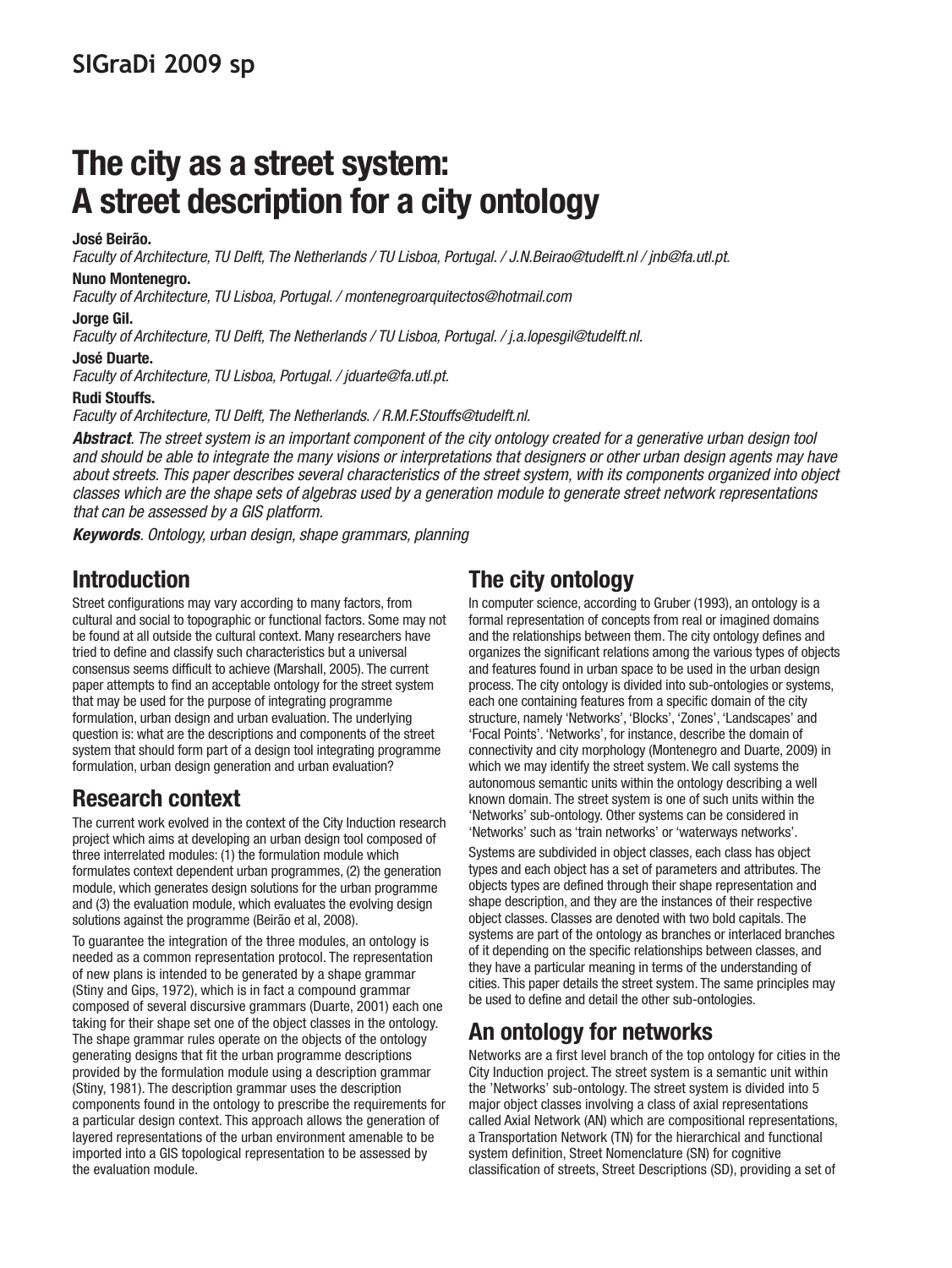descriptions of the components composing the street types and Street Components (SC), a finite set of profile components for designing streets. Table 1 shows the allowed relationships between object types found in classes AN, TN and SN.

| Axial Network (AN)                 | <b>TN</b> classification                         | SN classification                  |  |  |
|------------------------------------|--------------------------------------------------|------------------------------------|--|--|
| Composition structure              |                                                  |                                    |  |  |
| aΙ                                 | R1, R2, S1, S2                                   | av, bv, ms, pr, gr, rr             |  |  |
| a2                                 | R <sub>2</sub> , S <sub>1</sub> , S <sub>2</sub> | st, av, bv, ms, pr, gr             |  |  |
| a <sup>3</sup>                     | R <sub>2</sub> , S <sub>1</sub> , S <sub>2</sub> | st. av. la                         |  |  |
| a <sub>4</sub>                     | S1, S2, S3, B1                                   | st, la, al, cu                     |  |  |
| Interlaced (with traffic) networks |                                                  | Can be part of                     |  |  |
| Bicycle network<br>a <sub>h</sub>  | B1                                               | st, la, al, av, bv, ms, pr, gr, rr |  |  |
| Pedestrian network<br>$a_{n}$      | P <sub>1</sub>                                   | st, la, al, av, bv, ms, pr, gr     |  |  |
| $a_{hu}$ Bus network               | <b>B2</b>                                        | st, av, bv, ms, pr, gr             |  |  |
| Tram network<br>$a_{ir}$           | Тr                                               | st, av, bv, ms, pr, gr             |  |  |

Table 1 – Relations between AN, TN and SN classes

### **Axial Network (AN) – a hierarchy of compositional axes**

The axial network is a symbolic representation of the street structure or a representation of compositional directions. Although we know that every street has a particular width defined by its bounding buildings it is common to represent them as lines at large scales. On a territorial scale the width becomes null compared to its length. These lines represent networks of connections and also, from the designer's point of view, the composition lines defining the main directions and grids used to structure the design. The objects – lines – in AN are defined as compositional axes. a1 to a4 is a hierarchy of compositional street axes used to define the street network (see table 1). ab, ap, atr and abu belong to a thematically independent domain partially overlapping the street network. For instance, the bicycle network can be defined as a continuous independent system eventually using reserved parts of the traffic system. They can be represented as autonomous networks on distinct layers.

### **Transportation Network (TN) – functional representation for streets**

Many studies have been developed for classifying streets. It is common to find a hierarchical classification of street types defined in terms of traffic speed and other functional requirements. Marshall shows an extensive comparative study on this subject (Marshall, 2002, 2005).

Pedro (2002) defines objective design requirements for public spaces at the neighbourhood scale including street hierarchy detailing the quality requirements for streets at this scale and defining their relationships within the overall street system and public transport system. He defines four types of streets: main streets, distribution streets, local distribution streets and local access streets. The definition of the design parameters in this street hierarchy comes from the restrictions resulting from the maximum speed use attributed to each type. These are functional criteria.

R2, S1, S2 and S3 in table 1 correspond to Pedro's classification. On the urban scale another street type was considered above these ones promoting long distance connections within the city: we will call them ring roads following Alexander's pattern, rr in the SN object class and R1 roads in the TN object class. We will not consider for our purposes street types above this, although we could talk about higher types for metropolitan interconnectivity. Direct equivalence between Pedro's classification and Marshall's stratification by speed can be demonstrated.

### **Street Nomenclature (SN) – a cognitive classification of streets**

Considering the common citizen the perception of streets is essentially made of symbolic features found in streets or from the continuity of the street spaces. Dimension, continuity, symbols and use, including relationship with buildings and traffic use, classify the different types of streets.

The cognitive classification is therefore based on different principles. In order to achieve such goal we adopted vocabulary from common language because common words carry the cultural background that allows people to refer to different types of street in their current speech. However, different languages use slightly different names or concepts for streets. We used the English vocabulary selecting terms that could be applicable to all our case studies and to common European urban structures. Particular street types might be added later.

We considered the following words as being representative of different street types: street (st), avenue (av), boulevard (bv), promenade (pr), grove (gr), main street (ms), lane (la), alley (al) and cul-de-sac (cu) or impasse (Table 2).

"street" is the most generic and abstract of these types, so we will consider it as not one of the others. "avenue", "boulevard", "promenade" and "grove" are defined as large thoroughfares with one or more lanes of trees or shrubs. The French terms "boulevard" and "promenade" also used in several European countries, tend to be associated with larger streets. "promenade" is also defined as a leisure walkway usually including a green area and leisure facilities. "grove" is usually associated with a greater densification of trees. A "main street" is essentially characterized through its social and commercial activity and therefore it may have different configurations, many times not planned at all but, as the result of an informal development. The previous 6 types usually end up in important public spaces like main squares or crossroads which may contain referential landmarks, buildings or other urban features such as monuments, statues or fountains. "Lanes" and "alleys" are small streets. "Lanes" might be associated with old rural paths long time embedded in the city street structure. "Alleys" are more reserved streets, sometimes dead-ends giving access to quarter interior spaces. The "cul-de-sac" or "impasse" concepts are streets ending up in a dead end with a turn over enlargement. "Ring-roads" are usually perceived by people more or less in the same way as through the functional criteria. However complex classification methods for streets may be, the important here is to establish a consensual classification embedding common language perception of streets (Marshall, 2002).

The descriptions of streets found in the classes above are usually enough to enable us to design their sections with reasonable detail. Nevertheless, some interpretations of the same concept might have

| Street Nomenclature (SN) -<br>street concepts according to<br>common language | Street descriptions (SD) - Minimum<br>requirements as collections of profile<br>components from SC                                                  | Possible relations to Transportation<br>Network (TN)<br>Can be a                                        |
|-------------------------------------------------------------------------------|-----------------------------------------------------------------------------------------------------------------------------------------------------|---------------------------------------------------------------------------------------------------------|
| $st - street$                                                                 | @ 1 (6 1 (6 )                                                                                                                                       | R2: S1: S2: S3                                                                                          |
| $av - a$ venue                                                                | 2 0 2x0 0 0                                                                                                                                         | R2: S1: $(S2 + S1 + S2)$ :<br>$(S3 + S1 + S3)$ ;<br>$(S2 + R2 + S2)$                                    |
| $bv - boulevard$                                                              | $@ @ @* 2x@ @* @ @$<br>* with tree alignment or green stripe                                                                                        | $(S2 + S1 + S2)$ :<br>$(S3 + S1 + S3)$ ;<br>$(S2 + R2 + S2)$                                            |
| $ms - main street$                                                            | 2   2 x 6   2                                                                                                                                       | R2; S1; S2                                                                                              |
| $pr$ – promenade                                                              | $(S2 + \textcircled{n} + S2); (S3 + \textcircled{n} + S3)$                                                                                          | $(S2 + \textcircled{0} + S2)$ :<br>$(S3 + \textcircled{0} + S3)$                                        |
| $gr - grove$                                                                  | $(S2 \text{ or } S3 + \textcircled{0} + S2 \text{ or } S3);$<br>$(S2 \text{ or } S3 + \textcircled{1})$                                             | $(S2 \text{ or } S3 + \textcircled{0} + S2 \text{ or } S3);$<br>$(S2 \text{ or } S3 + \textcircled{1})$ |
| $Ia - Ianc$                                                                   | © 1 © 1 ©                                                                                                                                           | S2; S3; P1; B1                                                                                          |
| $al$ – alley                                                                  | 2 (strictly pedestrian)<br>@ @ @                                                                                                                    | <b>S3: P1: B1</b>                                                                                       |
| cu-cul-de-sac or impasse                                                      | @ @ @                                                                                                                                               | S3: P1: B1                                                                                              |
| $rr - ring$ roads                                                             | $\textcircled{2}$   $\textcircled{3}$   $\textcircled{3}$   $\textcircled{3}$   $\textcircled{2}$<br>* with central protection rail or green stripe | $R1$                                                                                                    |

Table 2 – SN and SD classes